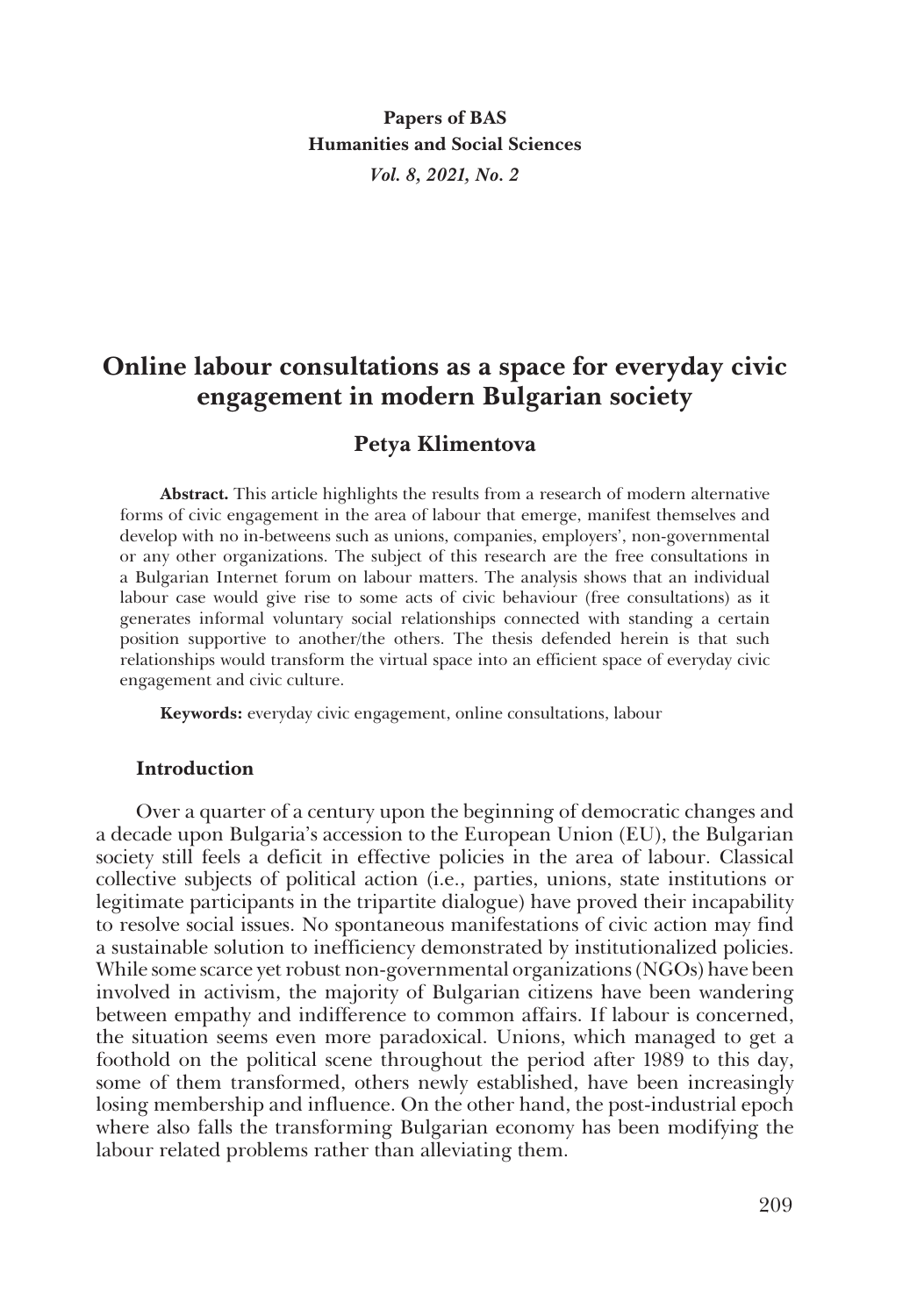How are labour related problems solved when they are not manifested as a union concern or when the union as such is absent? Does the solution boil down to the mere employee-employer relationship only? Is a legal procedure the only option to resolve a conflict between an employee and an employer? How are problems concerning self-employed people solved? Does the search for solutions in the field of labour take forms of the so-called everyday citizenship, i.e., civic self-initiative, which is emerging and developing outside the institutionalized channels of collective action observed over the last decade in various areas, such as environmental protection, education, health, urban environment and public works (Koleva 2013; Koleva et al. 2013; Koleva 2014; Koleva et al. 2014)?

These are the main questions this text will try to search for answers to. The exposition consists of three parts. The first provides a presentation of the labour situation in Bulgaria in the context of the problems, which are common to Eastern European countries in the period after their accession to the EU and the global crisis. The second part is dedicated to the concept of "orders of worth" and "modes/regimes of engagement" authored by Luc Boltanski and Laurent Thévenot, through whose theoretical spectacle, the studied case, i.e., the labour consultations in the lex.bg forum, is interpreted as acts of civil behaviour in the third part. The thesis defended here is that the consultations on labour issues in a free online forum put the participants (inquirers and respondents) in a relationship in which different values are engaged according to their importance ("orders of worth") and different competencies according to how these values are used to justify and substantiate actions and decisions ("regimes of engagement"). Such informal and voluntary social relationships, relative to taking and standing a certain position to help the other/others, transform the virtual space into an effective space of everyday civic engagement and civic culture.

## **Situation of labour in Bulgaria upon its accession to the European Union in 2007**

While trying to describe the situation of labour in the Bulgarian society after 2007, at least two circumstances need to be taken into account: first, the fact that Bulgaria, together with Romania, made part of EU's fifth enlargement, i.e., it made part of the second wave of accepting countries from Eastern Europe<sup>1</sup>, and second, that Bulgaria's accession coincided with the onset of the 2008 crisis.

Institutional transformations aim at joining the European social model (which implies active dialogue and effective social protection), but economic reforms take place on the basis of a neoliberal doctrine, which does not provide for measures to offset the social cost of reforms<sup>2</sup>.

 $1$  As Mr Krastyo Petkov mentioned, in 2004, ten countries that were declared "functional democracies" and "emerging market economies" were accepted in the EU and therefore the European community in the East became an institutional and legal fact (Petkov 2015, 47).<br><sup>2</sup> "European social model" here would mean the aggregate of principles and objectives,

around which the European Member States are united, along with the diversity of approaches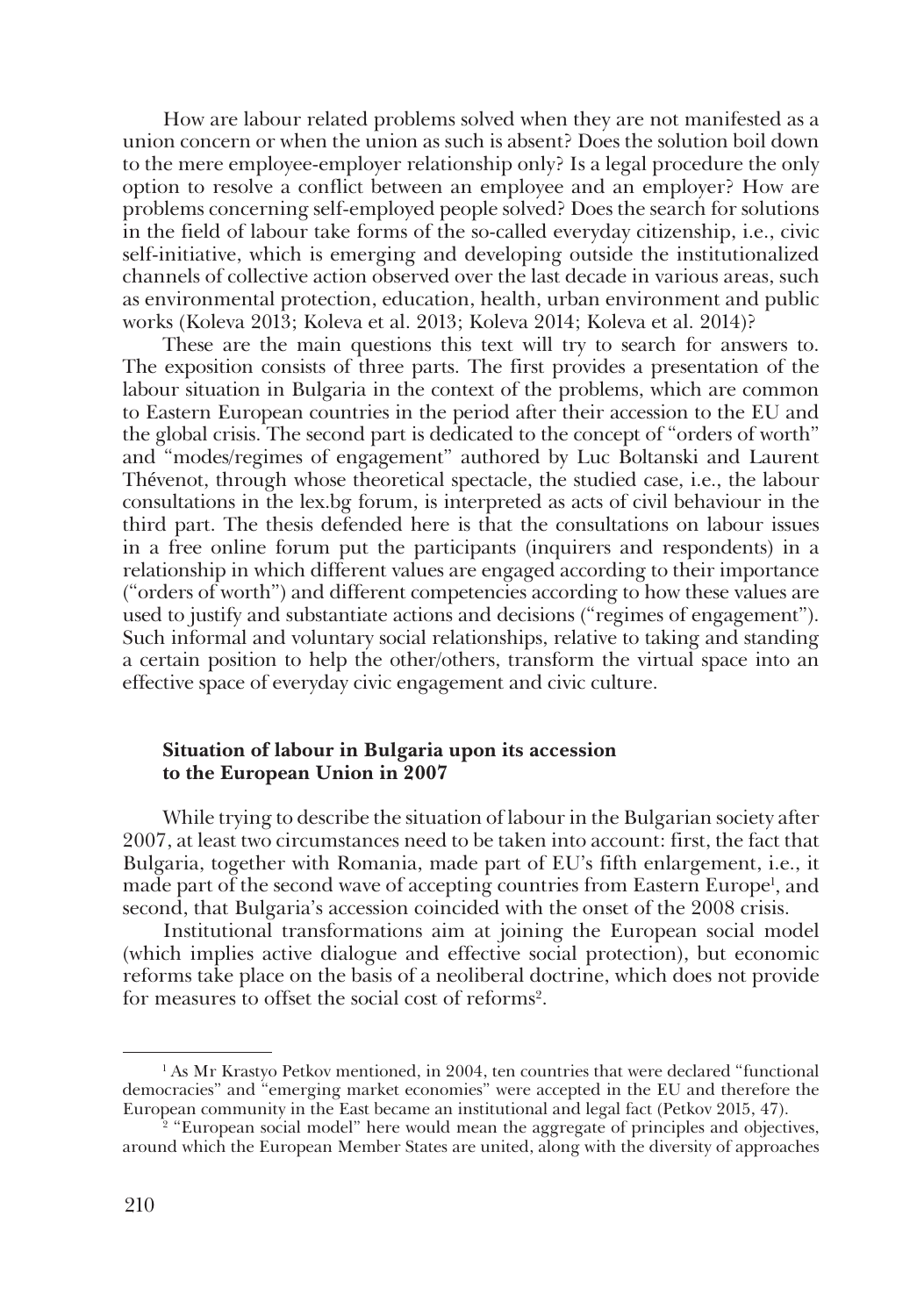Given such conditions, the European social partnership mechanism may hardly survive, and even less so develop. What are the dimensions of the postindustrial labour situation and the related trade union crisis in modern Bulgarian society? As a result of the neo-prebendial<sup>3</sup> post-communist capitalism (Szelényi 2013), typical for the Bulgarian transition to a decentralized market economy, since the beginning of the 21st century, the Bulgarian society has featured several lasting trends: high and rapidly growing inequalities, generalization of deprivation, impoverishment, leading to chronic poverty (Mitev, Koleva 2016), "new poorness" (Szelényi 2013), working poor.

Logically, social dissatisfaction will presume necessity of boosted union representativeness; however, empirical data outline a different picture of reality. According to a study undertaken by the European Foundation for the Improvement of Living and Working Conditions (Eurofound), Union density in Bulgaria plunged from nearly 37.3% in 1998 to 17.9% in 2007 (Daskalova 2010). While according to the Confederation of Independent Trade Unions in Bulgaria (CITUB), the drop experienced during the period 2003-2008 was 16.5% (Daskalova 2010), according to Confederation of Labour "Podkrepa" (Podkrepa CL), this index is 13.7%. CITUB 2016 data show around 16% of union density in waged work and the expectations for the drop in 2020 versus 2016 to be around 7-8%4 . Podkrepa CL expects a drop of around 4-5% for the same period. While union membership is appreciated as affecting positively on the labour climate, 20% of the employees covered by the unions have terminated their membership as of 2007 (Daskalova 2010).

and the implementation thereof in the individual countries. While the characteristics of the social model may vary from country to country within EU, the principles and objectives of the European social cohesion society model, solidarity and competitiveness are universally valid. This is the basis for drafting directives on development in various areas, including the area of labour and industrial relationships.

<sup>3</sup> The term *neo-prebendalism*, introduced by Szelényi, stems from Weber's analysis of Catholic tradition, where "prebend" means the right of members of the governing body of the church to have revenue from the temple. In secular life, public office positions can be seen as "prebend" given away by the power holder against loyalty and appropriated by "loyal" officials.

<sup>4</sup> According to a CITUB expert a string of sectors shows more prominent union membership resignation, which is the example in metal working, chemical industry, timber processing and furniture production, paper mills, light industry (especially, in leather and footwear), some sectors in services (mostly in those private services, i.e., trade, restaurants, etc.) as well as in construction, unlike those in construction industry. However, this drop came earlier, even prior to 2008, as a consequence of privatisation and crises. While some federations (public sector entities, including higher education institutions, energy, transport) have shown a slight trade union membership rise, this rise may not compensate the drop observed in the other sectors. There has been some expansion in trade union membership observed in banking where there is an already associated federation comprising the unions in UniCredit Bulbank and United Bulgarian Bank (UBB). The Union of Bulgarian Actors has also become an associated CITUB member; there is also a new union in the IT sector, with a still low membership level, which for the time being is a member of the Federation of Trade and Services. Another point of focus should be taken into consideration and it is that there has been some exchange on record between individual federations within CITUB, which would allow to find out which sectors have suffered the biggest drop and where there has been some growth, however slight it may be.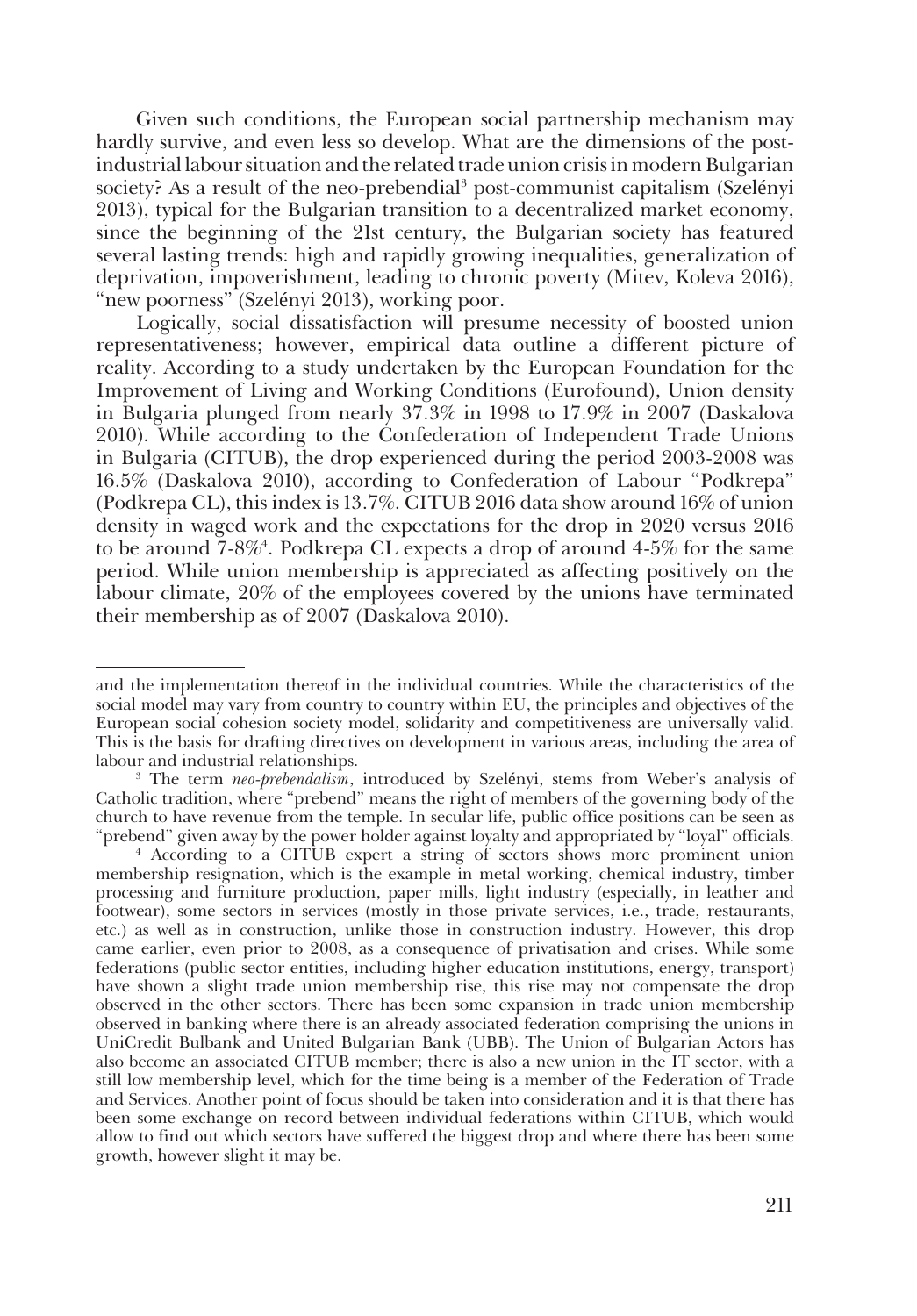What are the ways to act and counteract any instances of violations of labour and employment rights or moral standards of principles of social justice against a background of growing union membership resignation, liberalization and deregulation of labour management relations? In the field of labour, can we expect civic actions that would take place beyond the traditional interaction of citizens with institutionalized representatives of their interests, such as trade unions, professional organizations or associations?

## **The problem of everyday citizenship seen through the lens of the concepts of the** "**orders of worth" and the "regimes of engagement" authored by Luc Boltanski and Laurent Thévenot**

In a number of different areas of research, including the political sciences, sociology, clinical psychology, social activities, etc., the new forms of civic engagement observed since the beginning of the 21st century were defined as ordinary or everyday citizenship (Berger 2008; Duchesne 2009; GRAC 2009; Koleva 2014). These have their genesis and manifestation beyond the institutionalized structures of political, professional or associative activities. An individual would contact and unite with the others of his/her own free will, invests voluntary time, energy and knowledge to act together with others, whether this individual is affected or not by a certain problem.

Insofar as in defending and defending principles, interests and rights citizens are faced with the need to publicly articulate and justify their positions and actions, we find a possible analytical framework of the forms and manifestations of everyday citizenship in the theoretical model of Luc Boltanski and Laurent Thévenot on the two interrelated concepts, the "orders of worth" and "regimes of engagement" (Thévenot 2007; Thévenot 2006). If we take the concept of these two sociologists, the notion of "orders of worth" would mean the standards individuals refer to present their actions and decisions as justified and legitimate. This is about those ultimate general principles (Rousseau), as commonly accepted by the public, which are defined by Boltanski and Thévenot as "principles of equality" (equivalence).

Boltanski and Thévenot distinguish six "orders of worth" (market, industrial, domestic, civic, inspiration and fame) in their quality of logics to justify actions, behaviours and decisions in modern society. They analysed the behaviours that are not prepared to express in the public space or for the type of sharing required by their public presentation. This is about communication in a public environment and the two sociologists distinguish three groups of communicative actions.

The first group is relative to the action in public space: by definition, the audience looks at others, although the meaning of this view may vary across theories. This type of communication would suggest reflected behaviours meaning that individuals would take into account the influence of their own behaviour on the others in the public space.

The second group of actions is relative to what builds solidarity with regard to a common good. The audience is who influences the evaluation and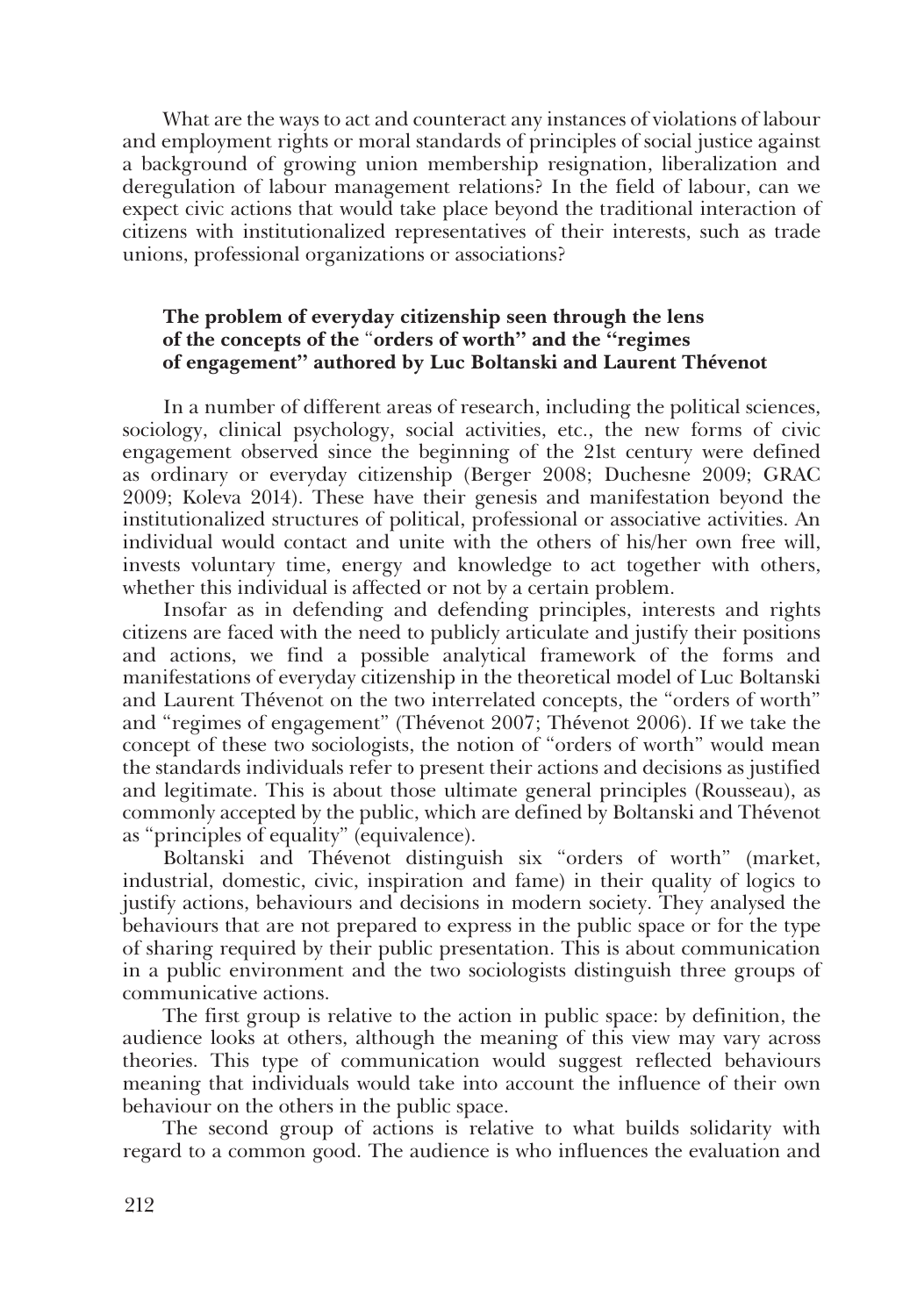preparation of an action for such a critical assessment. *Grammar of the common good* directs the legitimacy of the "orders of worth", which serve the assessment. In this grammar, there is an everyday sense of fair and unfair in relation to power inequalities and inequalities of abilities.

The third group of patterns of action is close to "non-reflexive and incorporated habits". Here, by means of the term *coordination*, Boltanski and Thévenot designate the conventional forms defining actions prepared for public criticism, on the one hand, and, on the other hand, "localized and personalized adaptations, including conventions and inconveniences of less limited importance" (Thévenot 2007, 138). The connection with the surrounding world is determining both in understanding a specific behaviour and in the choice of appropriate behaviour. It may be adequate only if there is right rational perception of respective elements of the situation and if the behaviour of others is accurately interpreted/construed. This means that what is important is the coordination with and within the surrounding world, where a primordial significance is laid on the *way of perception of the surrounding world*, rather than placing the emphasis entirely on the actor. *In addition, it is precisely the way of perception that is so instrumental to behaviour.*

Three "regimes of engagement" are outlined based on this conceptualization of dynamic adaptation in communication within a public environment (Table 1). These are the regime of justification, the regime of familiar and the planned

| Regime of the familiar<br>(Régime du proche)                                                                                                                                                                                                                                                                                                                                                                                                                                                                                                                                  | Regime of the plan<br>(Régime de l'action en plan)                                                                                                                                                                                                                                                                                                                                                                                                                                                                                                 | <b>Regime of justification</b><br>(Régime de la justification)                                                                                                                                                                                                                               |
|-------------------------------------------------------------------------------------------------------------------------------------------------------------------------------------------------------------------------------------------------------------------------------------------------------------------------------------------------------------------------------------------------------------------------------------------------------------------------------------------------------------------------------------------------------------------------------|----------------------------------------------------------------------------------------------------------------------------------------------------------------------------------------------------------------------------------------------------------------------------------------------------------------------------------------------------------------------------------------------------------------------------------------------------------------------------------------------------------------------------------------------------|----------------------------------------------------------------------------------------------------------------------------------------------------------------------------------------------------------------------------------------------------------------------------------------------|
| • Personal forms of participation /<br>engagement in the world<br>• Convenience, cosiness<br>· Familiar, usual, pleasant<br>environment<br>• Simplicity<br>• Ordinary world<br>• Close environment<br>• Immediate relations and<br>communication, direct contacts<br>• Affection, close relationships<br>and connections<br>• A person completely integrated<br>into his/her environment<br>• Close things are an extension<br>of the human body<br>• Adaptation to the near space,<br>living in the near space<br>• Adaptation of personal space<br>for living and daily use | • Functional action<br>• Instrumental action<br>• Target action, intention<br>· Individual, project holder<br>• Autonomous individual<br>• Independent individual<br>• Responsible individual<br>• Rational subject<br>• Strong-willed and determi-<br>ned person<br>$\bullet$ Will<br>· Individual plan, individual<br>goal, strategy<br>• Strategic rational choice<br>• Calculation, planning<br>• Mutually beneficial contract<br>• Functional scope of reality<br>• The environment as a func-<br>tional resource<br>Functional, instrumental | • Public actions<br>• Public justification /<br>justification<br>• Public actors<br>• Conventional, legitimate<br>assessments<br>• Conventional behaviour<br>and interaction<br>• Mediation<br>• Generally significant<br>higher valuation principles<br>• Common good<br>• General interest |
| • Care, empathy, attention                                                                                                                                                                                                                                                                                                                                                                                                                                                                                                                                                    | use of things/objects                                                                                                                                                                                                                                                                                                                                                                                                                                                                                                                              |                                                                                                                                                                                                                                                                                              |

**Table 1.** Regimes of engagement

*Source:* Koveneva 2018, 18.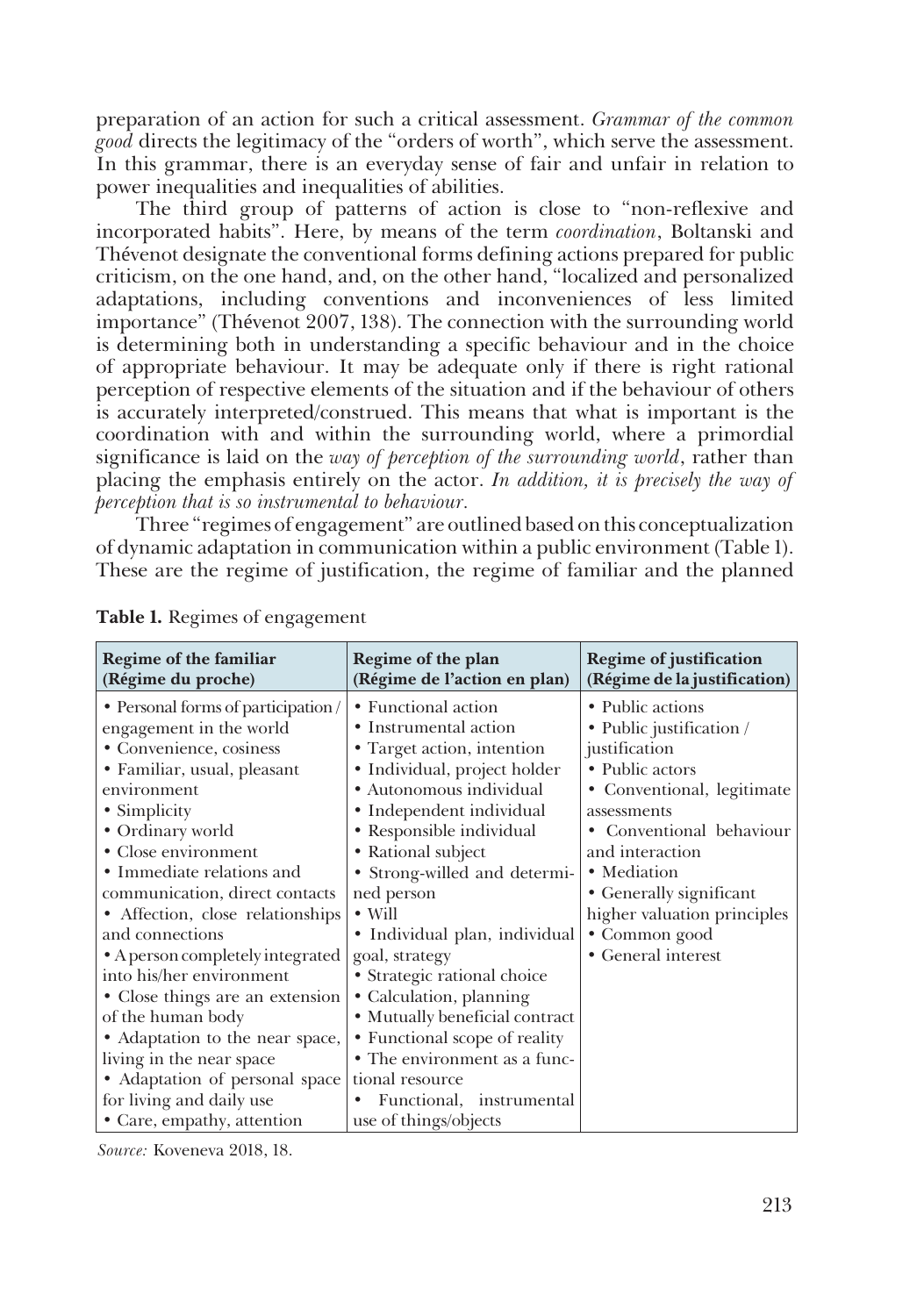action regime. In the case of the first regime, people and things engaged in a justified action are assessed according to the "orders of worth", which allow making some assessments based on some common goods. In the case of the planned action mode / the regime of the plan, a personality is viewed as an autonomous individual, who would be independent from their environment, as the "author" of an action plan, versus which anything that is important would be assessed. In the case of the third regime, the regime of familiar, "personality and all that surrounds it are engaged versus some specific ties and their adjustment is seen as a convenience that remains paramount to the maintenance of personality" (Thévenot 2007, 139).

The main axis against which the three regimes are distinguished is the relationship of the individual with the world to which his/her activity is directed. It is on their basis that the mutual engagements connecting the behaviours of different individuals can subsequently be identified and clarified. The variable (varying) geometry of engagement, in which citizens are constantly moving from closeness to publicity, would require not only flexibility of behaviour, but also specific knowledge and competencies. For the agents (initiators and participants) of everyday citizenship practices, the geometry of engagement is complicated. First, because they would generally operate outside the structures of institutionalized activities, which would automatically mean that they would not benefit (directly) from the support and/or mediation of their official representatives, i.e., traditional, or, conventional actors. Second, being doers engaged in an activity that is not subject to traditional models of organized civic action, they continue to operate in a social space, functioning in a conventional way, to one extent or another.

# **Main characteristics of the labour issues forum at the website lex.bg**

The portal lex.bg self-identifies<sup>5</sup> as the most visited website dedicated to legal themes in Bulgaria. It has created an open and free online forum dedicated to labour issues, whose participants are anonymous and whose information may be consulted and used by the public. The portal has a comprehensive reference system for legal information in electronic form, but we consider only the labour forum, which provides legal practitioners, law students and Internet users in need of legal assistance and advice, useful information and the opportunity to exchange experiences and knowledge in the field of labour law.

The main hypothesis in the study of the forum is related to the idea that in an environment populated by ineffective institutional actors for protection of labour and employment rights (unions) and with neoliberal restructuring of the economy in place, individual strategies for seeking protection of labour and employment rights by workers and unemployed through online platforms transform into subjects of civic activity. Moreover, these strategies, due to the

<sup>5</sup> https://lex.bg/about/reklama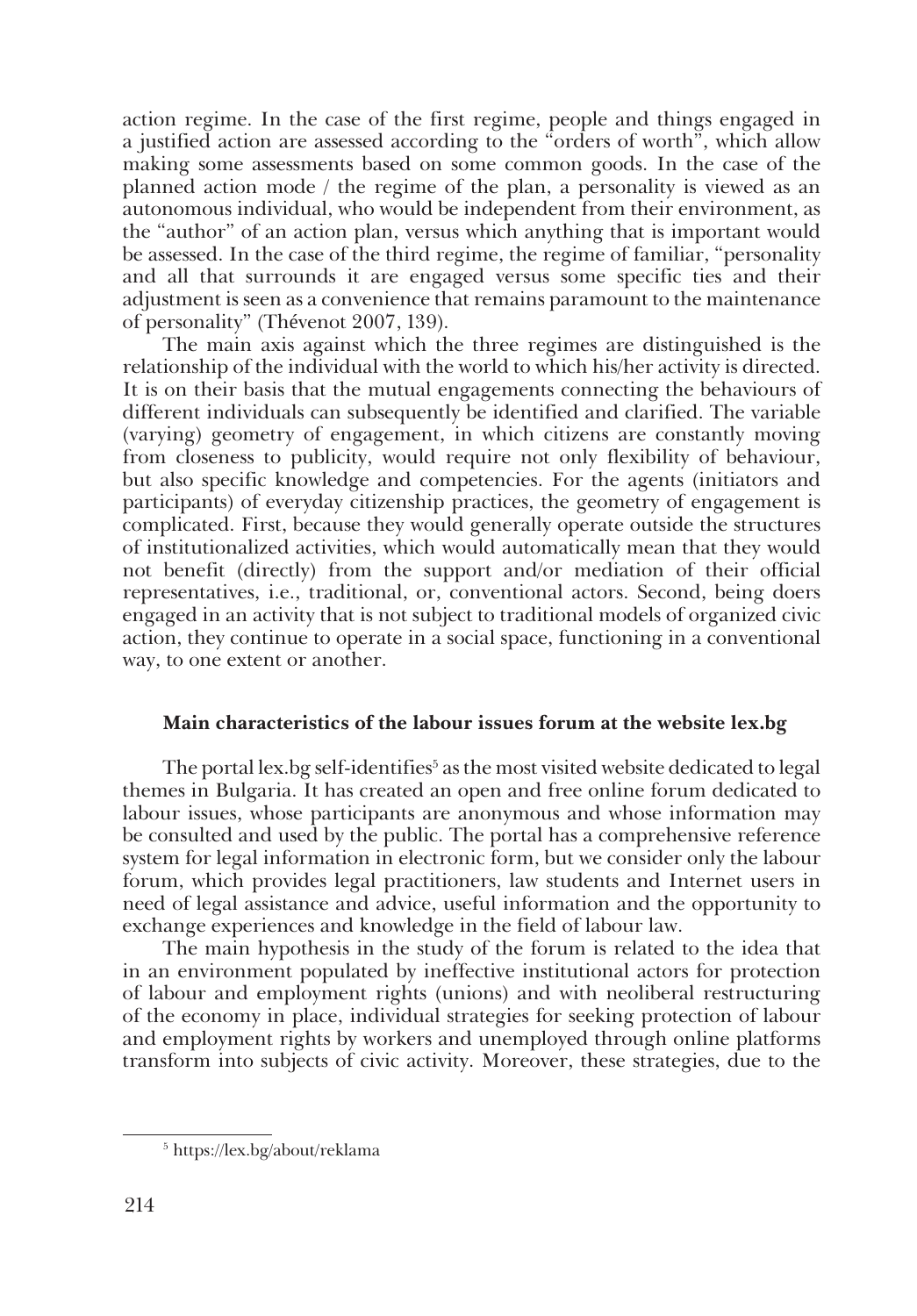way they are organized, constitute others (consultants, professionals) into active citizens and turn the virtual space into an interactive space for the formation of civic knowledge and skills in order to provide labour protection. Therefore, through the virtual space, the participants in the online consultations create new forms of civic behaviour, despite remaining in the traditional roles of employment (with inquirers seeking consultations on issues of their daily work and the consultants being labour law experts).

Some quantitative and qualitative methods were used to empirically verify this hypothesis. Labour cases and related discussions were studied as registered in the forum of lex.bg for the period 2007-2016. The processed 256 cases out of a total of 4,500 were selected from the archives of the labour forum on the Internet (lex.bg/forum) applying a random principle in the order in which they were published during the string of years covered by the reference period. Labour consultations were processed by means of a questionnaire and systematized in MS Office Excel. The questionnaire contained the following questions: problem posed; who poses the problem; who answers the question asked; whom does the question concern; type of rationale of the purpose and action of the inquirer (financial, legal, moral or other grounds should be indicated); type of rationale of the consultant (strictly legal, moral grounds, use of arguments of a variety of value ranking). In addition, ten interviews were conducted with consultants in the forum, selected according to the frequency of their consultations (e.g., a consultant who posted more than 100 opinions in the forum), who agreed to participate in an interview. The semi-standardized questionnaire based interviews were made through the feedback form of lex.bg, via the email of the author of the article, by phone or live in 2017. The related survey of inquirers and consultants allows to analyse 1) the problems, motives and reasons to those seeking employment assistance; 2) the coincidences and differences in the positions of the consultants; 3) "regimes of engagement"/ disengagement regarding a problem; 4) opportunities (lack of opportunities) in terms of formation and acquisition of skills for protection and assertion of rights by individuals acting autonomously outside and independently of institutional forms of association.

#### *Participants in the labour-and-employment law consultation forum*

For the purposes of this research, the participants in the above labour forum were divided into two groups of counsel seekers, with inquirers seeking counsel on questions to do with labour related problems and answerers/consultants interpreting the problem in question, seeking solutions and suggesting some action options. Due to the fact that communication in this forum is anonymous, we have been unable to draw any division lines between experts and people sharing their own experience only.

The analysis of the collected empirical data shows that most often the question in the labour forum is asked by an employee, with 176 cases (68.7%); followed by questions from another, unidentified person (participant), with 40 cases (15.6%); a lawyer, with 13 cases (5%); employer, with 9 cases (3.5%); a close (relative, friend) of an employee, with 7 cases  $(2.7\%)$ ; an accountant, with 4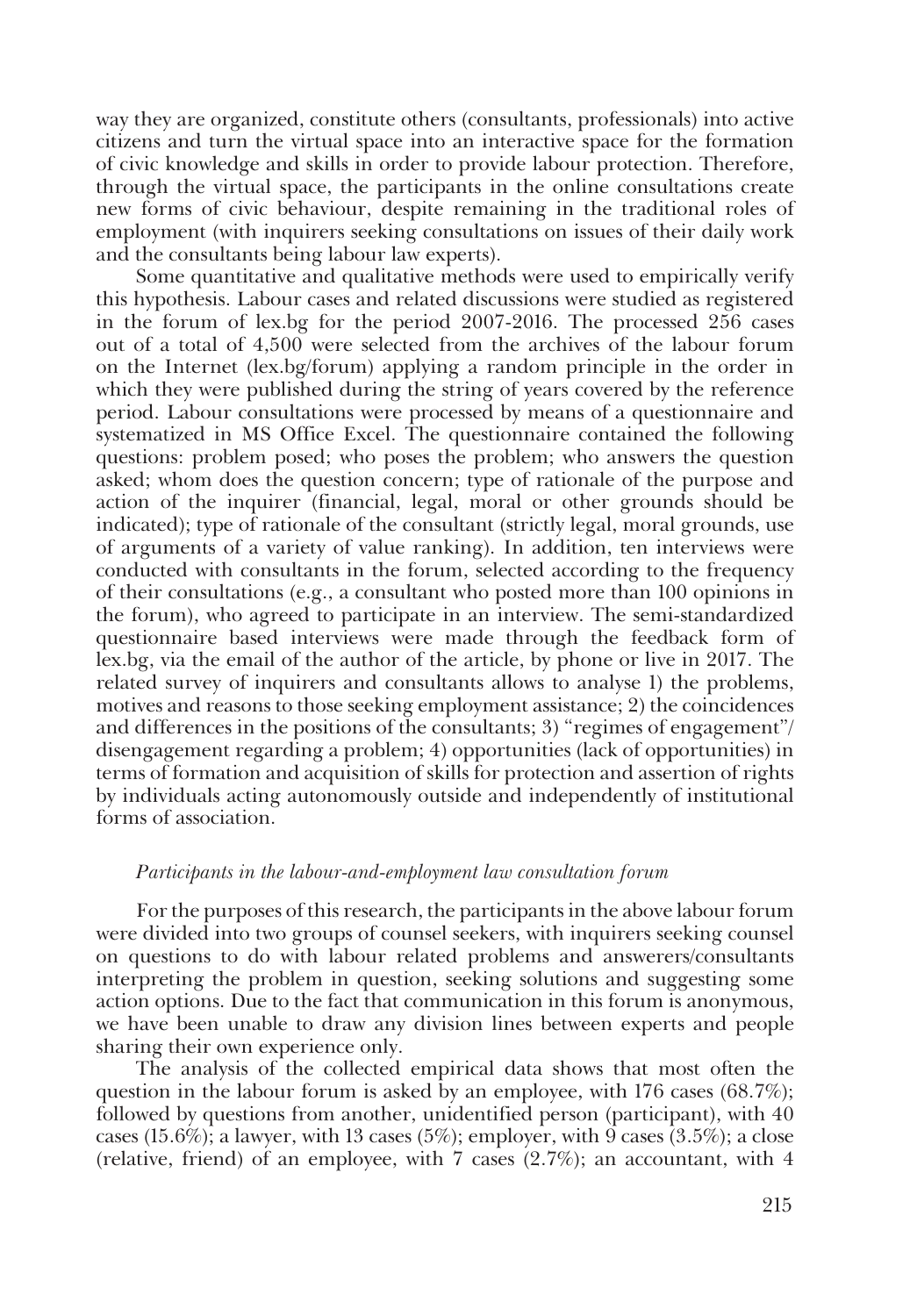

**Fig. 1.** Who poses the problem?

cases (1.56%); a boss or an owner of a company, with 4 cases (1.56%); a head or employee of the payroll administration, with 3 cases (1.17%). The share of cases in which the questions were asked by a person defending the employer's positions was relatively small, with only 20 cases (7.8%), in which the question was asked by the employer, accountant or employee in the payroll administration, versus 183 cases (71.4%) where the question was asked by the interested person (an employee, friend/relative of an employee) (Fig. 1).

This data give grounds to claim that the forum is used for individual search and solution of personal problems, rather than for company consultations or for collective actions.



**Fig. 2.** Who answers the question asked?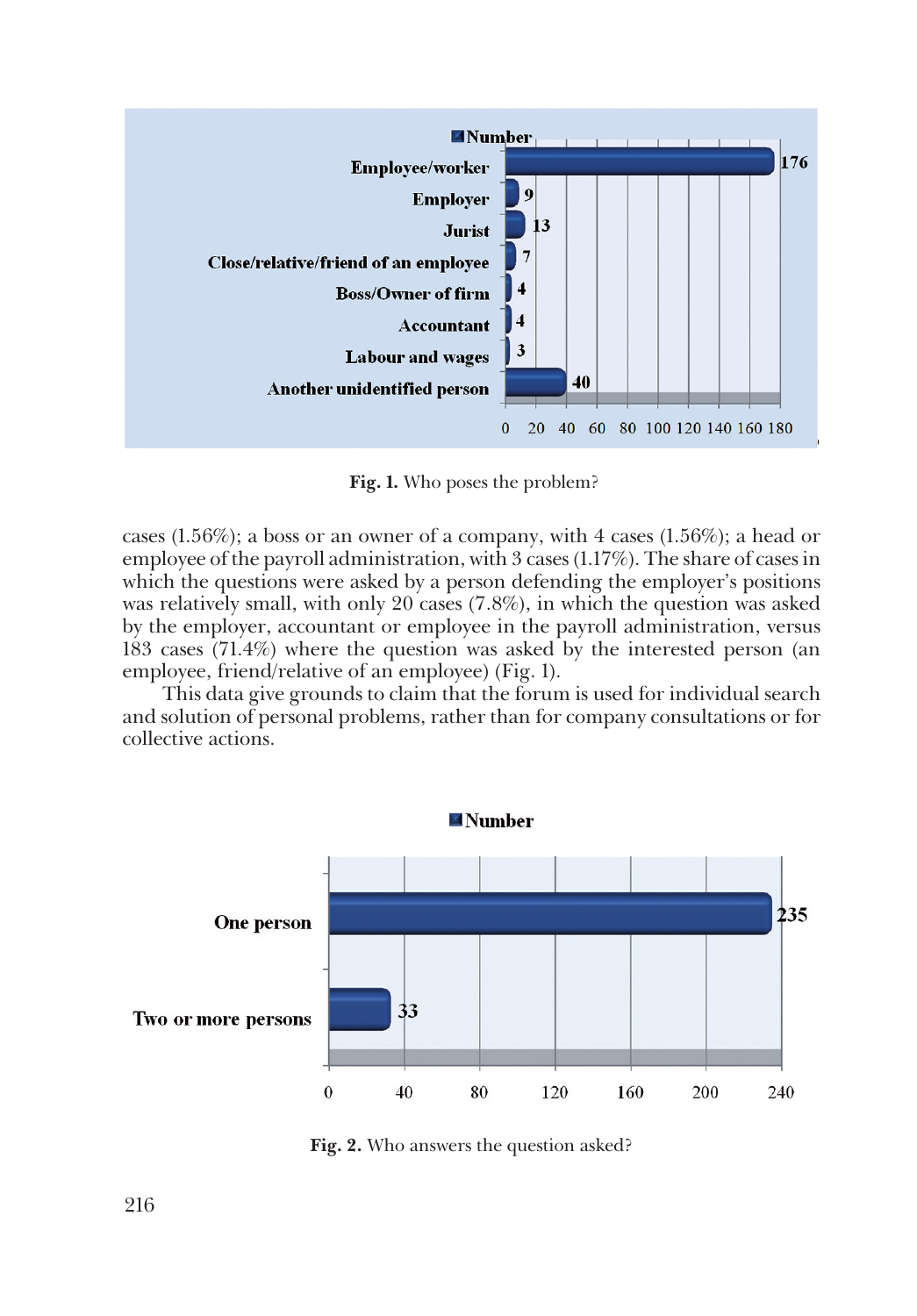Data processing concerning answerers yields the following picture. Prevalently, in 143 cases, an answer would be provided by lawyers, where 111 answers were given by one lawyer; then comes the group of answers given by an individual participant (whether such an individual participant is legally qualified remains unknown), with 93 cases, out of which there was more than one answerer in 21); 13 were the cases where answers were given by an accountant, and in 7 cases the answerers were others. In other words, the vast majority of answers, 235 (91.7%), were given by one person, versus answers with two or more persons participating in a dialogue string: 33 (12.8%) (Fig. 2).

#### *Profile of questions asked*

The question most often concerned one person, with 207 cases (81%) in which the formulated question was presented as referring to the inquirer only, i.e., concerning an individual/personal problem in a specific work situation; 44 were the cases (17%) in which the inquirer claimed that the problem was important for two or more employees, and only in 5 cases the question was formulated as a problem in principle (Fig. 3).

The questions asked by the forum participants refer to a number of different aspects of labour and employment rights. The description of each specific case shows the conditions of uncertainty and harmful environment where people work, or disrespect to human dignity, or violation of the principles of remuneration agreed for full time or overtime. Driven by a sense of trampled justice, inquirers wanted to know how to assert their rights or how to obtain



**Fig. 3.** Whom does the question concern?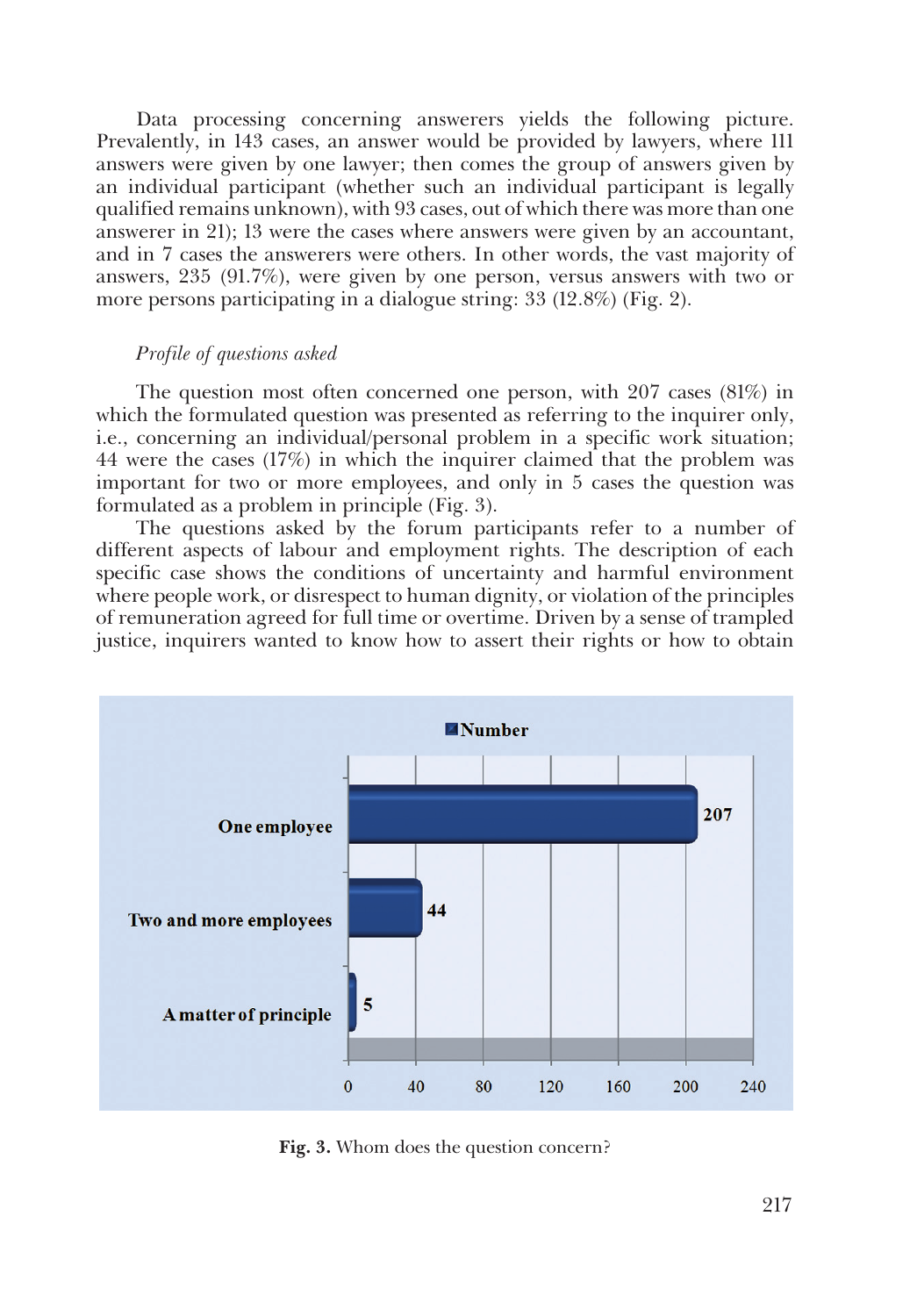redress for their violation. The questions of the inquirers would reveal hesitations or doubts related to the knowledge of their rights and obligations arising from them. This indirectly puts forward the question of the trade unions, of how they interact in the defence of labour and employment rights along with the question of what training and information there are in place regarding labour and employment rights of a whole variety of categories of employees in different situations. A considerable part of the cases reveals that the inquirers would need some information on what the legal requirements are in different cases and how these inquirers are supposed to observe them.

## *Way of reasoning of the issue raised and of the interpretation thereof*

In 122 of the cases (48%), the issue raised was argued by the inquirer by putting forward the necessity of reimbursement due to financial and/or physical damage incurred by the employer; in 86 of the cases (34%) the justification by the inquirer would contain some moral categories such as justice and dignity; in 48 of the cases (19%), the reasoning was strictly juridical, i.e., based on some legislative principles and texts (Fig. 4).

Conversely, in the case of the majority of consultants (173, or 68%) the reasoning was strictly legal. Both in absolute (77 cases) and in relative (30%) values, in their frequency moral reasons approximated the reasoning of the inquirers (Fig. 5).

The feeling of injustice or disrespect to human dignity and non-recognition make the bulk of the main elements that could be observed in the questions of inquirers. In response to such frustrations, counsellors who voluntarily took on this role would seek and provide tools to resolve the conflict situation in which the inquirer finds him/herself, as described by him/her.

Viewed through the lens of Boltanski and Thévenot's regimes of engagement, labour consultations reveal that reasoning of inquirers and counsellors unfolds



**Fig. 4.** Reasoning of the inquirer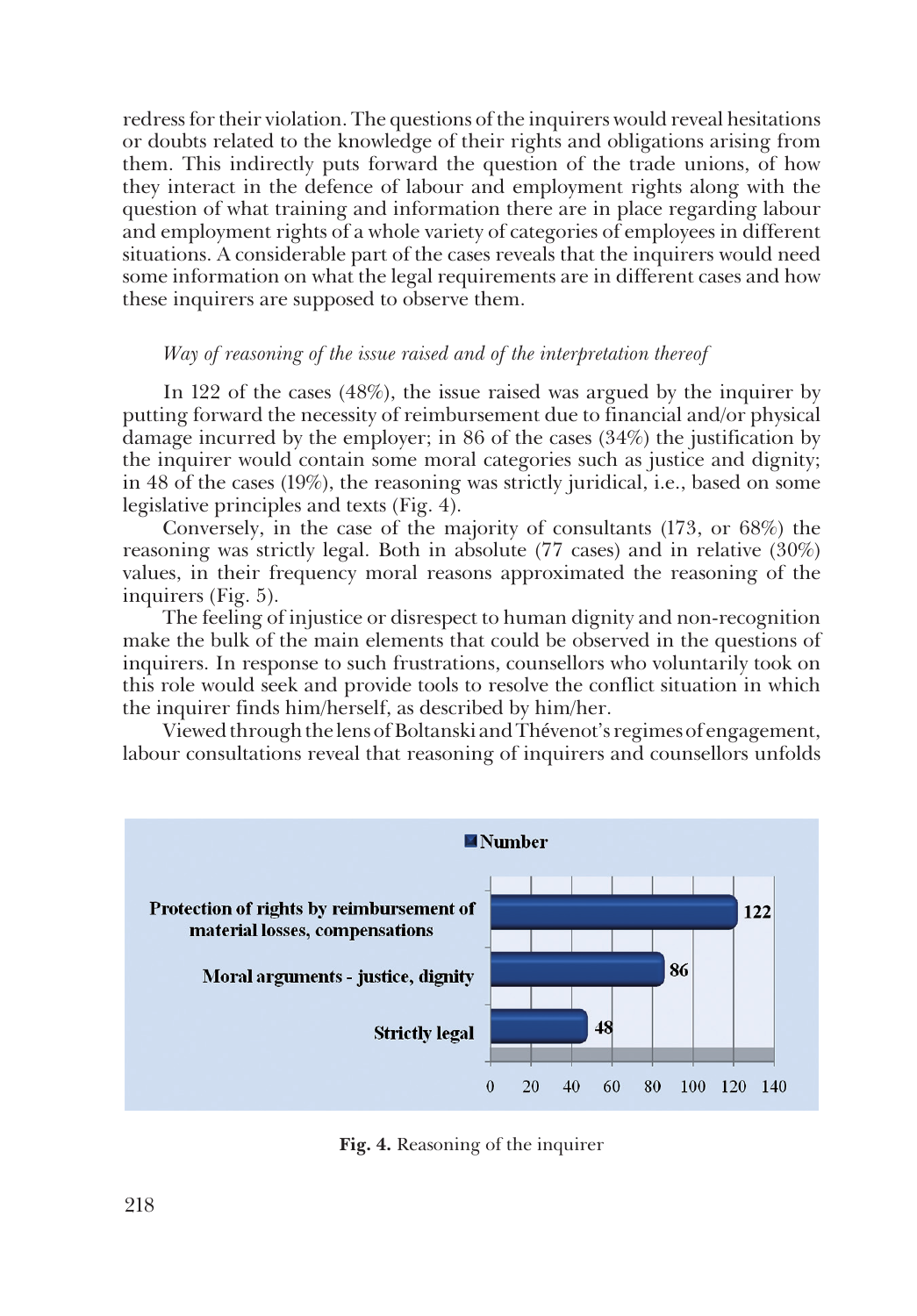

**Fig. 5.** Reasoning of the consultant

in the regime of justification and criticism. People and things that are referred to in the substantiation of a given case refer to those accepted as common goods and conquests. The forum as a platform turns out to be the space (environment in Boltanski and Thévenot's terminology) in which inquiring citizens can coordinate their actions first with themselves - by putting their problem in public, and then with others - by trying to describe it so as to make it understandable to them in order to obtain some support, advice or decision. The answer to a question is already a beginning of an interaction, which may be joined by anyone having a position or an opinion or any knowledge on the question.

Below are displayed the comments of the answerers who, always departing from the legal standards, interpret the cases from a moral perspective, too. This is how is manifested a number of different dimensions of the issues under discussion in the forum $6$ .

*These are some sheer smart arses who distort the meaning of such clauses!*

(Counsellor diki)

*How are you supposed to sign*  $\leq$ *some paper saying*  $>$  *that you have been notified of circumstances that have not been brought to your attention?!* 

(Counsellor, legal adviser ivanski)

*The employers are no dairy (i.e., 'gold mine', Translator's note), so you can't do what you want... When they hired you as a replacement, you did care, now that there is a better offer - it's like you couldn't care less. All of you who are writing in this forum, why* 

 $6$  This is about answers to the questions as per their wording by the inquirers. The original orthography and syntax were preserved.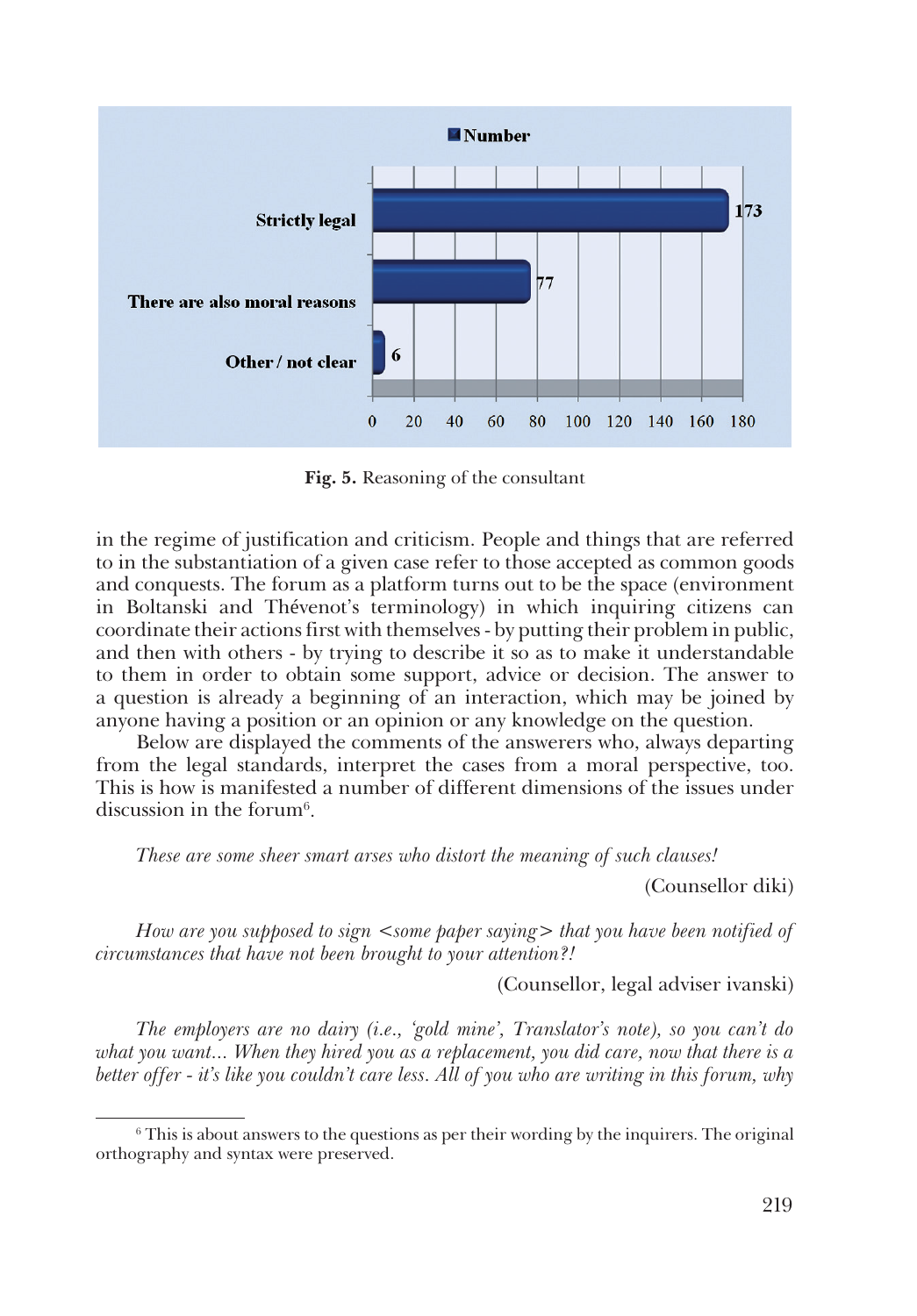*and how come you think that all of us will show empathy to you, and in this case - that we will clap our hands and spew variations on the topic "How to fuck my employer...?"*

(Legal adviser tribe)

These examples demonstrate that when counsellors substantiate a position they rely on legislation as a starting point. It is quite often that in the reasoning, legislation is also considered through the lens of the moral principles of justice and equity on the employer-employee relationships. In their interpretation, the unequal position of the employer (capital) and hired staff (labour) give way to general, higher principles of justice in human relations. The legal embodiment of the norm is diffracted through the understanding of equality and justice for everyone, regardless of his or her position of power. While the consultants are not in their capacity as officials and in this sense are not obliged to interpret the law in favour of certain institutional interests, they would give advice based on the law and the moral imperative of justice. Therefore, the cases in which the consultants argue among themselves about how professional (legal) and moral (legitimate) the advice they give are not an exception.

#### **The forum as viewed by the counsellors**

In addition to analysing the questions raised, the study of the lex.bg also includes interviews with consultants, i.e., those who have voluntarily agreed to provide free advice. This means that the dialogue space covers different categories of participants and through their interaction shows the dynamics of argumentation and related problems and deficits in civic culture.

Counsellors were selected on a random basis among those who had provided more than 100 consultations at lex.bg. The interview invitations were sent to 30 counsellors by means of personal messages via the platform of lex.bg. This form of communication was selected as the only viable as the individuals at the forum are active using their anonymous avatars (profile photographs) and nicknames. A typical invitation provided some information on the research, on the author and their institutional affiliation and contained a call for an interview (live, on the phone or in writing) with 18 open questions associated with the motives for participation in the forum, the method of counselling and the results from their experience as counsellors hitherto. Out of the sample of 30 consultants, only 10 responded to the invitation during 2017. 10 interviews were conducted, of which four via the contact form on lex.bg, three via the doctoral students' emails and continuous communication by e-mail, one by phone and one live, and it is the most comprehensive of all, with the most examples of specific cases, although not always from the forum itself. And one free-form opinion was also expressed. While the interview questionnaire does not contain an explicit question concerning the sex of the counsellors, the answers of those interviewed showed the answerers were three women and seven men.

All the counsellors, who accepted to be interviewed, were people with experience in the forum, who had provided their opinions for 10 or more years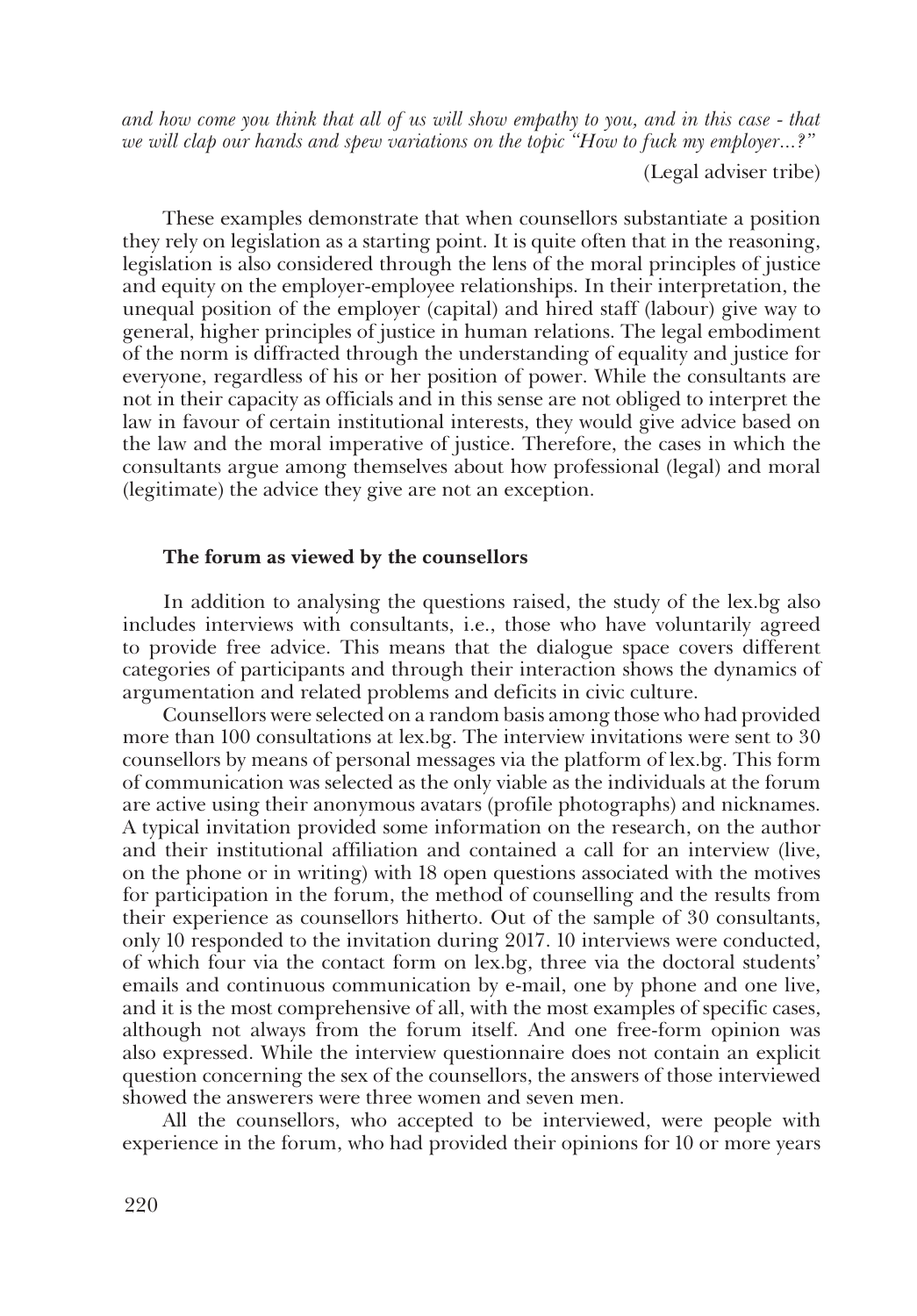(four of the counsellors), between 5 and 10 years (two) and more than three years (two). The councillors' experience in the forum is closely interrelated with their periods of service as lawyers/professionals. The interviews with the consultants showed that the highest number of them made those with 10-15 years of length of service as professionals (six), two had over twenty years as professionals, one had 16 years and there was no information on one of them. Those interviewed were mostly employed as pleaders (six), one of them was employed as a private bailiff, one of them was an attorney, one was an internal auditor and one was employed in a metal processing enterprise. They belonged to different age groups: two were under 40, three were in the 40-50 age group and four were in the 50+ age group. At the time of the interview, they lived in Sofia (three), Plovdiv (one), Varna (two), Gabrovo (one) and in a settlement of under 30,000 people (two). Those interviewed did not self-define as counsellors. Four of them emphasized they did not provide consultations in the legal sense of the term; they claimed they would rather provide an opinion or a recommendation or share experience of theirs. They would claim that a reason for that would be the fact that most questions in the forum were either pleaders or lawyers in general and "those would not require a standard type of a consultation as is provided to a customer" (К008). One of the respondents shared that he/she would usually give opinions; however, if he/she were asked in a personal message to represent the inquirer in Court, they would refuse and forward such an inquirer to a lawyer, as he/she could only represent companies he/she was a legal adviser of. Another respondent specified that the law "prohibits pleaders providing free consultations. We would sometimes give a piece of advice but hardly ever in details. It would be rather a general framework thereof" (К009).

Most often, the people interviewed would provide consultations on individual cases. "A main topic is how salaries are to be paid, or pregnancy leaves, or maternity leaves or re-employment, quite often lower paid, when the probationary period has already expired and the employer is supposed to increase the salary" (К007). While in the labour forum of lex.bg employees would be looking for a way to solve their own labour problems mainly, these individual strategies would lead to an online discussion between participants in different situations - people who would have already dealt with similar cases; others for whom getting out of such situations would be a matter of professional honour; inquirers who would face legal ambiguities, conflicts in the workplace and would need advice. From the point of view of the consultants, the ongoing discussion would seem contradictory. While it could be quite "amateurish", on the other hand, some cases would be very serious and require some professional touch.

The completely free forum, in which everyone can seek help and advice on labour law issues, turns out to be a double-edged sword. Freedom of expression and access to different opinions and comments in the absence of control over the information and the adequacy/validity of the advice given may be misleading to the inquirers. If such an inquirer has not the capability to sift or juxtapose or judge whatever information he/she might be given, there is a real risk for him/her to choose the wrong actions to solve his/her problem. Forum participants' personal experience, those participants not being experts in labour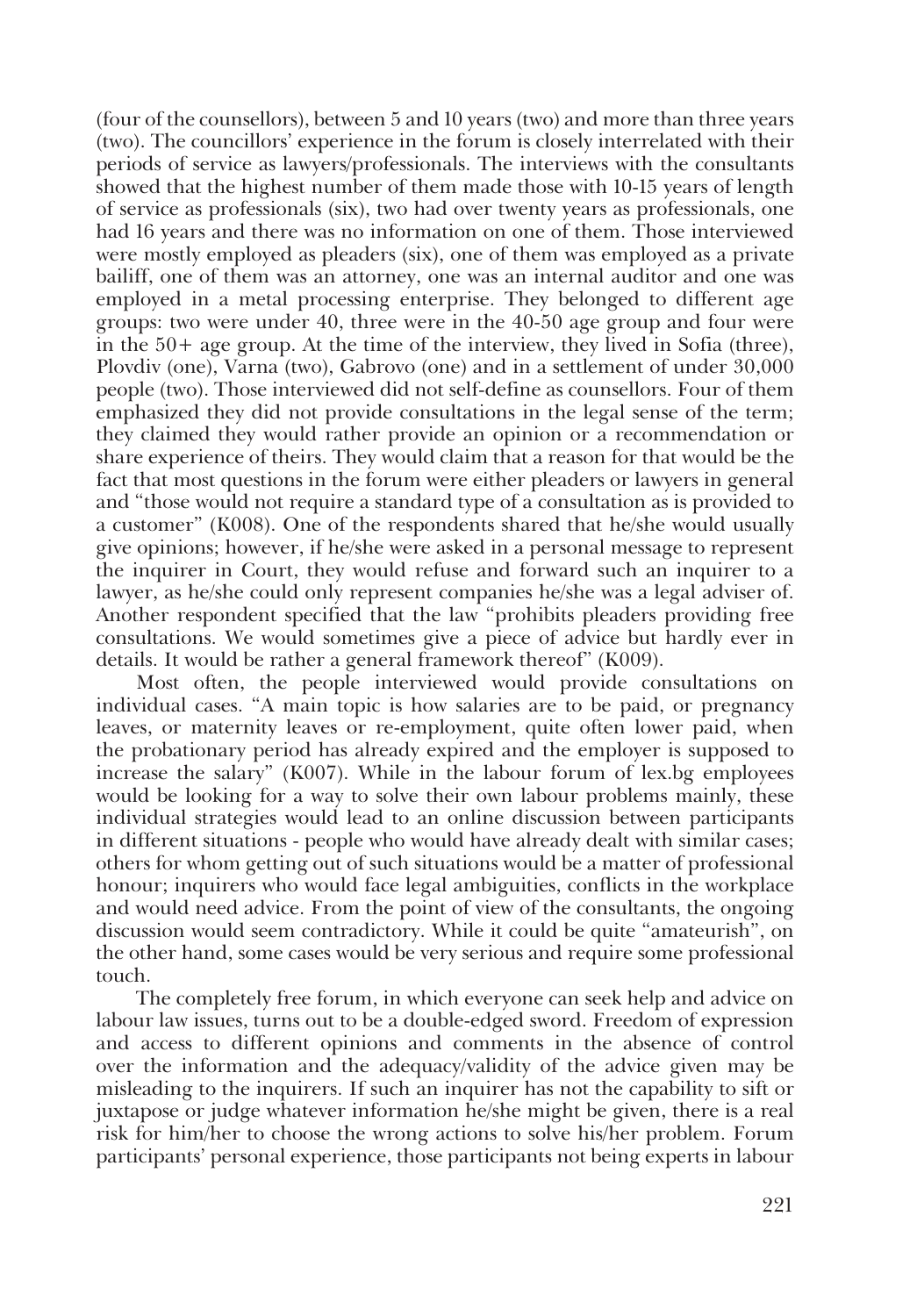and employment issues, provides no warranty for orientation in a specific case and making out an accurate judgement thereof. "Very often questions are asked about probation, basic salary, leave, etc., and this requires at least consideration of the terms of the specific contract (when they differ from the main provisions of the Labour Code)" (K003), i.e., the judgement of an expert. Discussions would quite often get intertwined with disputes over who of the counsellors has what qualifications, whether it is appropriate for experts to participate in such discussions in a forum, whether an accountant or a legal adviser can give advice on cases where a lawyer's opinion is required, and so on, with all of this being mixed with insults, threats and fruitless disputes.

According to the consultants, the main problem in the consultations would be the low communication culture of the inquirers. They would find it difficult to formulate the question they are looking for, "they would fail to 'sift the wheat from the chaff' and the questions would be cluttered with unnecessary and useless information, which for some reason, especially emotional, the inquirers would consider particularly important, but [they would be] irrelevant to the solution of the problem" (K007). At the same time, many key details would stay out of the description of the problem and the real situation becomes clear only when some clarification questions are asked.

Whether a discussion passes into a professional dialogue between lawyers (who would quite often inquire their colleagues' opinions on a case) without the participation of the inquirers would be difficult to find out. From a purely professional point of view, the "benefits" for counsellors would be in sharing and gaining experience, including "orientation among the asininities that are invented in labour law", or the acquisition of knowledge to solve various cases. "If the question is not quite simple it involves thinking or searching in professional practice, especially in cases where a question is asked and there is intervention by other colleagues or inquirers in the question" (К010). From the perspective of the research question about the existence and forms of manifestation of civic activity in the area of labour, the work of the consultants in the forum lex.bg is interesting in at least two aspects. Consultants would place their professional competence for the benefit of others free of charge, guided by both professional and civic duty.

*I continue because I cannot accept that a person who has turned and asked for an opinion can be misled. The moment I see that he is not receiving adequate help, I immediately intervene* (К001).

*[…] I believe that the existence of such a forum, although it cannot in most cases lead to the resolution of the case, provides a good basis for inquirers to find their way and find the shortest way to achieve a satisfactory result* (К010).

The assistance provided by counsellors is as much a self-initiative action directed at others to resolve injustice related to their work, as an act, professional and civil, through which counsellors restructure their own professional field, "exporting" legal experience and culture in a public environment, however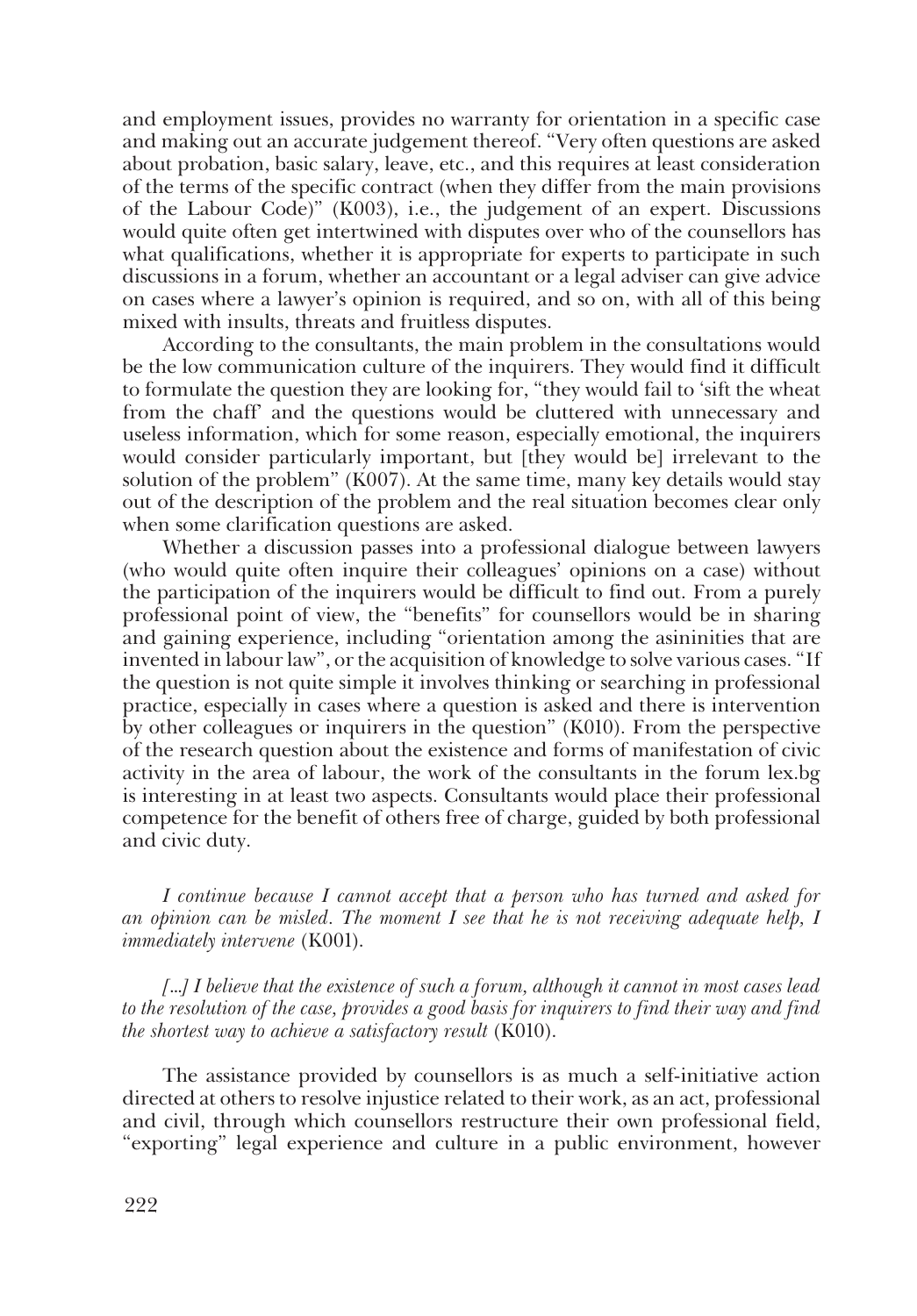limited it may be. Through advice to people who "enter" the public space without knowledge and experience in reasoning and argumentation, consultants, in interaction with the questioners, indirectly influence two labour environments that of the questioners and their own professional environment. Participation in the forum for both inquirers and counsellors was marked by "transitions from one engagement regime to another" (Thévenot 2006, 220).

## **The Labour-and-employment law consultation forum at the portal lex.bg as an everyday civic engagement space**

At the labour-and-employment law consultation forum at the portal lex.bg, everyone would be entitled to ask a question and everyone may express their personal position while defending a labour or a civic or a social right. The interaction with the other/others goes through the interaction with the environment (the forum with its requirements, possibilities or rules); moreover, it starts with this interaction, which allows to show the "active attitude to the world" (Thévenot 2007, 139). In their argumentation, both the questioner and the counsellor engage a regulated (entitlement) and perceived common good (e.g., right to decent work, decent pay, healthy working conditions), regardless of whether the case concerns only the questioner or a larger group of people. The significance of "engaged good" can be of different order (market, industrial, civil, etc.), what is important is the way in which the good is articulated and used in presenting and interpreting the problem.

The abilities and competencies on a given problem, on its definition and communication in the space of the forum are unevenly distributed between questioners and consultants. However, the justification regime in which they are engaged voluntarily leads to an interaction in which each country complements the other with its empirical experience and specific knowledge. While the various cases of the inquirers expand the experience and competencies of the legal advisers, the consultations help the citizens to get competent information about the specific case or about the possibilities of action and the effective ways of protection and assertion of rights.

The study of the labour-and-employment law consultation forum on the Internet portal lex.bg confirms the hypothesis of individual strategies of working and unemployed for dealing with violations of rights, moral norms and principles of justice when institutional actors are ineffective to protect labour and employment rights (trade unions). However, cyberdomain - due to its structural features (wide access, interactivity, ever-increasing opportunities to take, defend and argue a public position and mobilize for a cause) - constitutes all participants in the subjects of new forms of civic behaviour, although they remain in the traditional employment parts (inquirers would seek advice on issues of their daily work, consultants would be experts in labour law). The questioner and the counsellor would participate in the "dialogue" on their own initiative, engage in their argumentation regulated (entitlement) and perceived as common (moral) good, exchange unevenly distributed abilities and competencies on a given issue and thus mutually create opportunities for the formation of civic knowledge and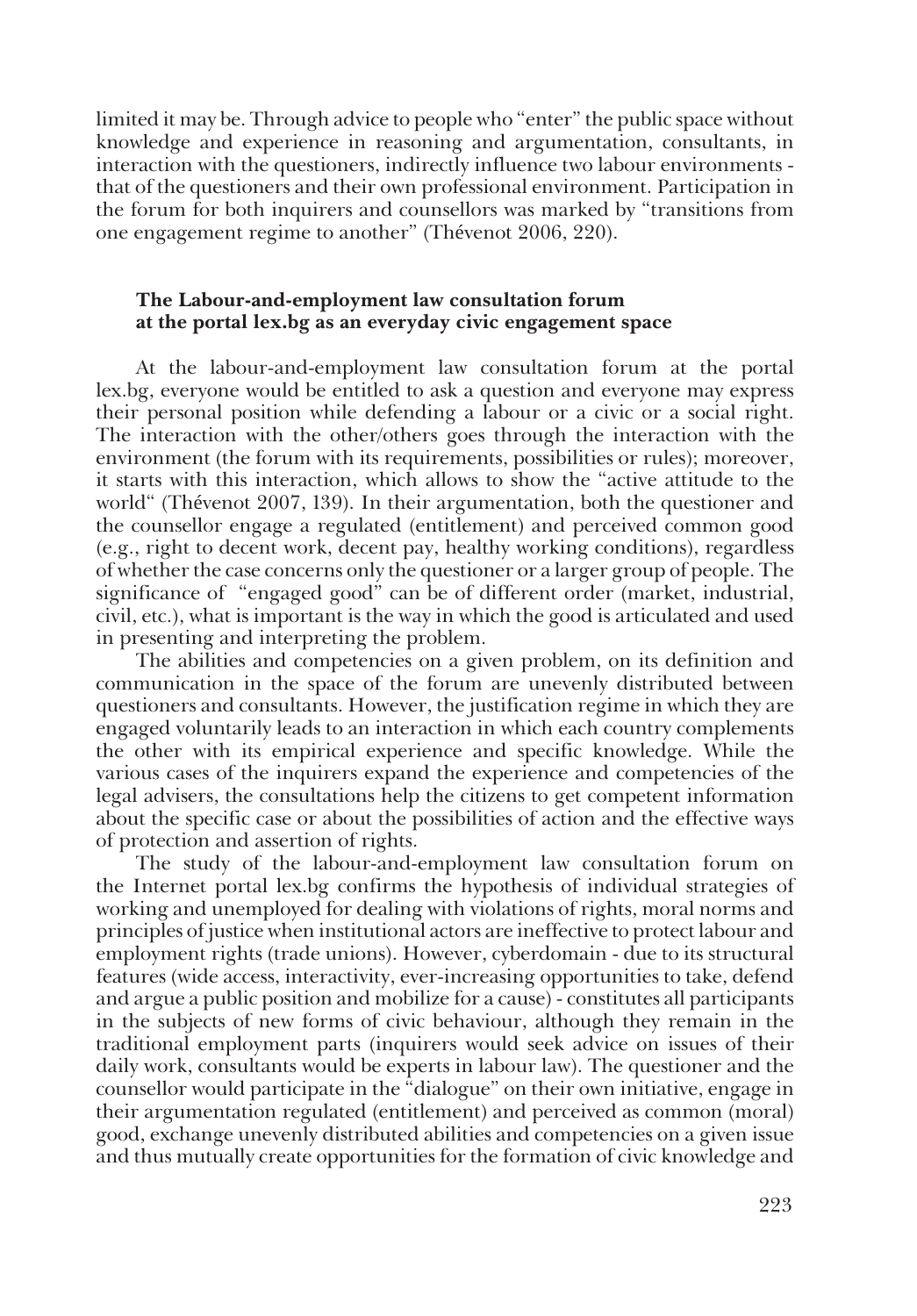skills in order to provide labour protection. However, such interactions between private active citizens will not entail any collective cause-defending actions. In the context of neoliberal restructuring of the economy, these new forms of mutual assistance between citizens, regardless of their positions in labour, would raise the issue of civic activity as a means not just to change a separate/ individual work situation, but also to improve the situation of large groups. It is this type of communication that transforms the labour-and-employment law consultation forum into a space of interaction between citizens, who have equal right to express and stand positions.

#### **References**

- **Berger 2008:** M. Berger. 2008. Répondre en citoyen ordinaire. Pour une étude ethnopragmatique des engagements profanes. - Tracés. Revue de sciences humaines, 15, 2008, 2, 191-208.
- **Daskalova 2010:** N. Daskalova. Trade union strategies to recruit new groups of workers Bulgaria, 2010. Available from: http://www.eurofound.europa.eu/observatories/ eurwork/comparative-information/national-contributions/bulgaria/trade-unionstrategies-to-recruit-new-groups-of-workers-bulgaria [Accessed: 18 March 2021].
- **Duchesne 2009:** S. Duchesne. Une esquisse d'analyse comparée de la citoyenneté ordinaire. - Revue internationale de politique comparée, De Boeck, 1, 1994, 3, 417- 439.
- **GRAC 2009:** Groupe de recherche action (GRAC). Repenser la citoyenneté aux bords du politique. Expériences marginales et expériences instituées de participation politique à l'épreuve des projets de rénovation urbaine dans trois pays : Catalogne, France, Québec. Rapport final, 2009. Available from: http://cooprechercheaction. org/etudes/1/repenser-la-citoyennete-aux-bords-du-politique [Accessed: 1 January 2019].
- **Koleva 2013:** S. Koleva. Espace urbain et action citoyenne: rapports à géométrie variable. - In: G. Rouet (sous la direction). Mobilisations citoyennes dans l'espace public. Paris, L'Harmattan, 2013, 17-29.
- **Koleva 2014:** S. Koleva. Everyday citizenship as a social and cognitive challenge: East-West perspectives. - CAS Sofia Working Paper Series, 6, 2014, (Centre for Advanced Study Sofia). 31 p. Available from: https://www.ceeol.com/search/journaldetail?id=659&issue=17892 [Accessed: 18 March 2021].
- **Koleva et al. 2013:** S. Koleva, T. Nedeltcheva, D. Nenkova, D. Popilieva. Internet et la citoyenneté ordinaire. - In: A. Krasteva (sous la direction). E-Citoyennetés. Paris, L'Harmattan, 2013, 117-132.
- **Koleva et al. 2014:** S. Koleva, T. Nedelcheva, D. Nenkova, D. Popilieva. Citizens in everyday life. - Sociological Problems, 2014, Special Issue, 88-106.
- **Koveneva 2008:** О. В. Ковенева. Французская прагматическая социология: от модели "градов" к теории "множественных режимов вовлеченности". -Социологический журнал, 2008, 1, 5-21. (О. V. Koveneva. Francuzskaja pragmaticheskaja sociologija: ot modeli "gradov" k teorii "mnozhestvennyh rezhimov vovlechennosti". - Sociologicheskij zhurnal, 2008, 1, 5-21.)
- **lex.bg/forum:** Форум. lex.bg. Българският правен портал. (Forum. lex.bg. Balgarskiyat praven portal.). Available from: http://lex.bg/forum/viewforum. php?f=14&start=750 [Accessd: 10 September 2021].